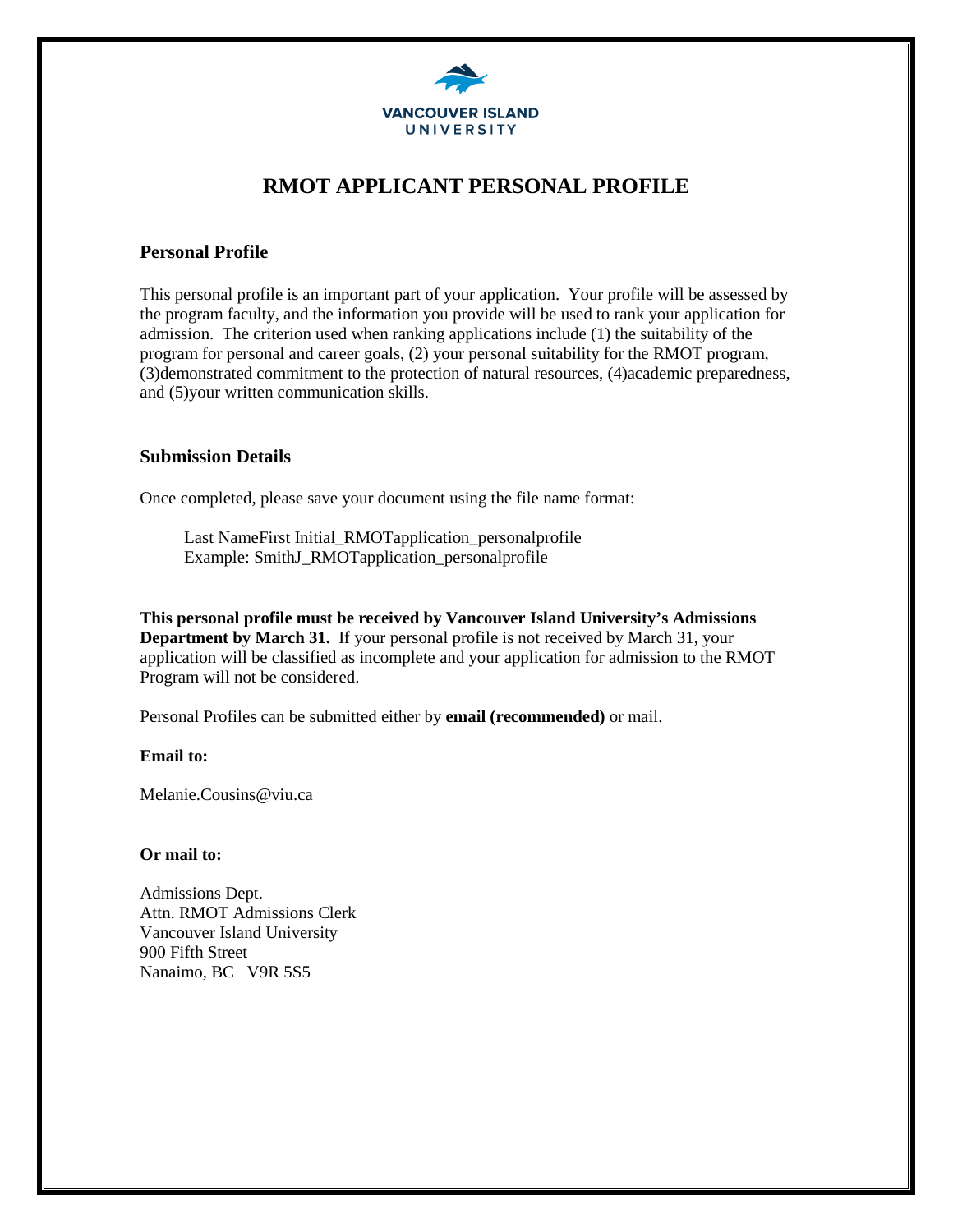# **RMOT APPLICANT PERSONAL PROFILE**

Name

1. What leads you to apply to the RMOT program at this point in time, and how does this program fit in with your personal interests and career goals? (250 words maximum)

2. When considering the RMOT program, outline what research you did to determine if it is the appropriate program for you (100 words maximum).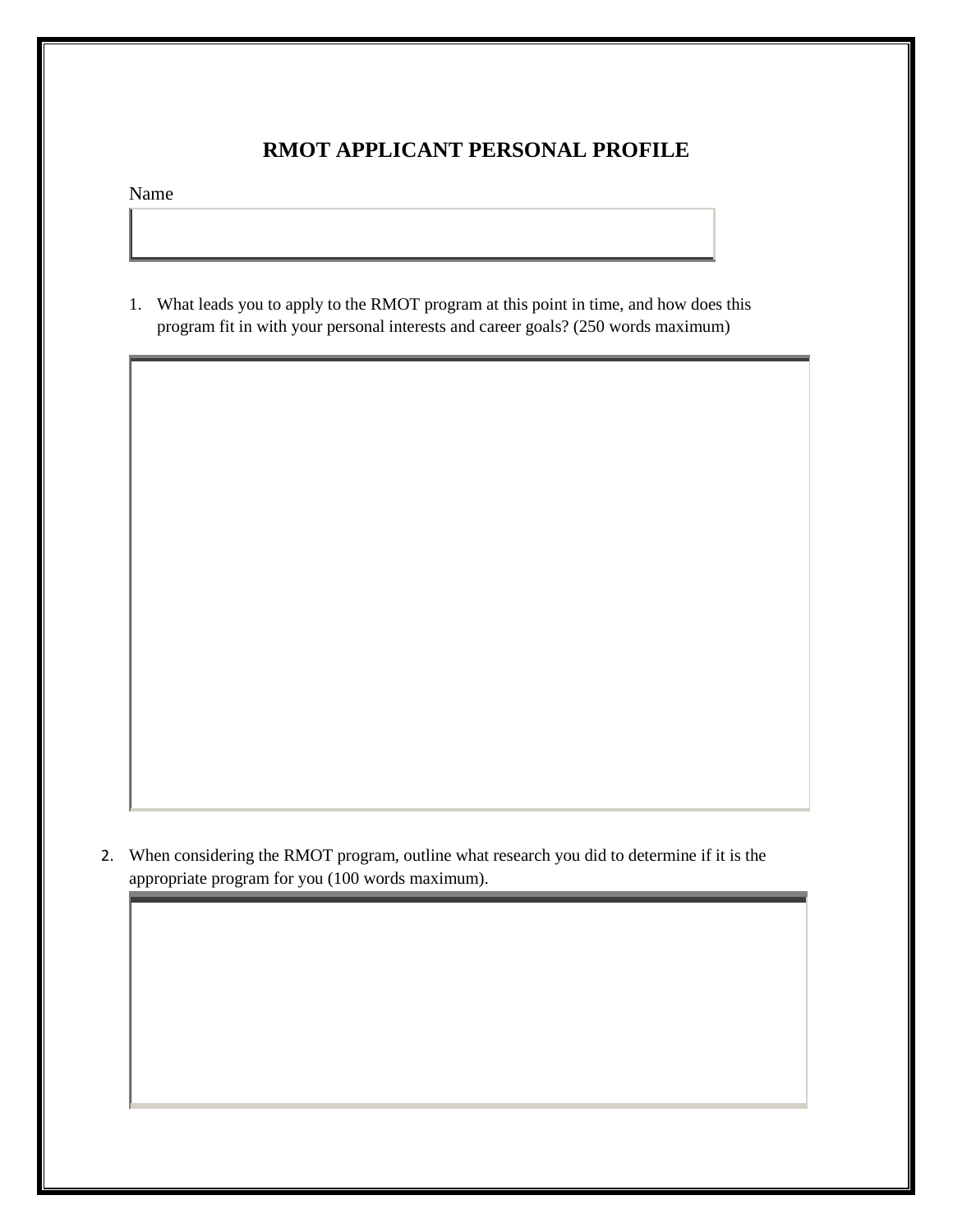3. The RMOT program has a heavy workload. For example, a typical week in first year will involve approximately 25 hours of scheduled class; outside of class time, students are expected to complete course readings, studying, and assignments. Discuss the strategies you will use to ensure your success in the program. (100 words maximum)

4. If accepted into the program, what are some challenges you anticipate having during the program? (50 words maximum)